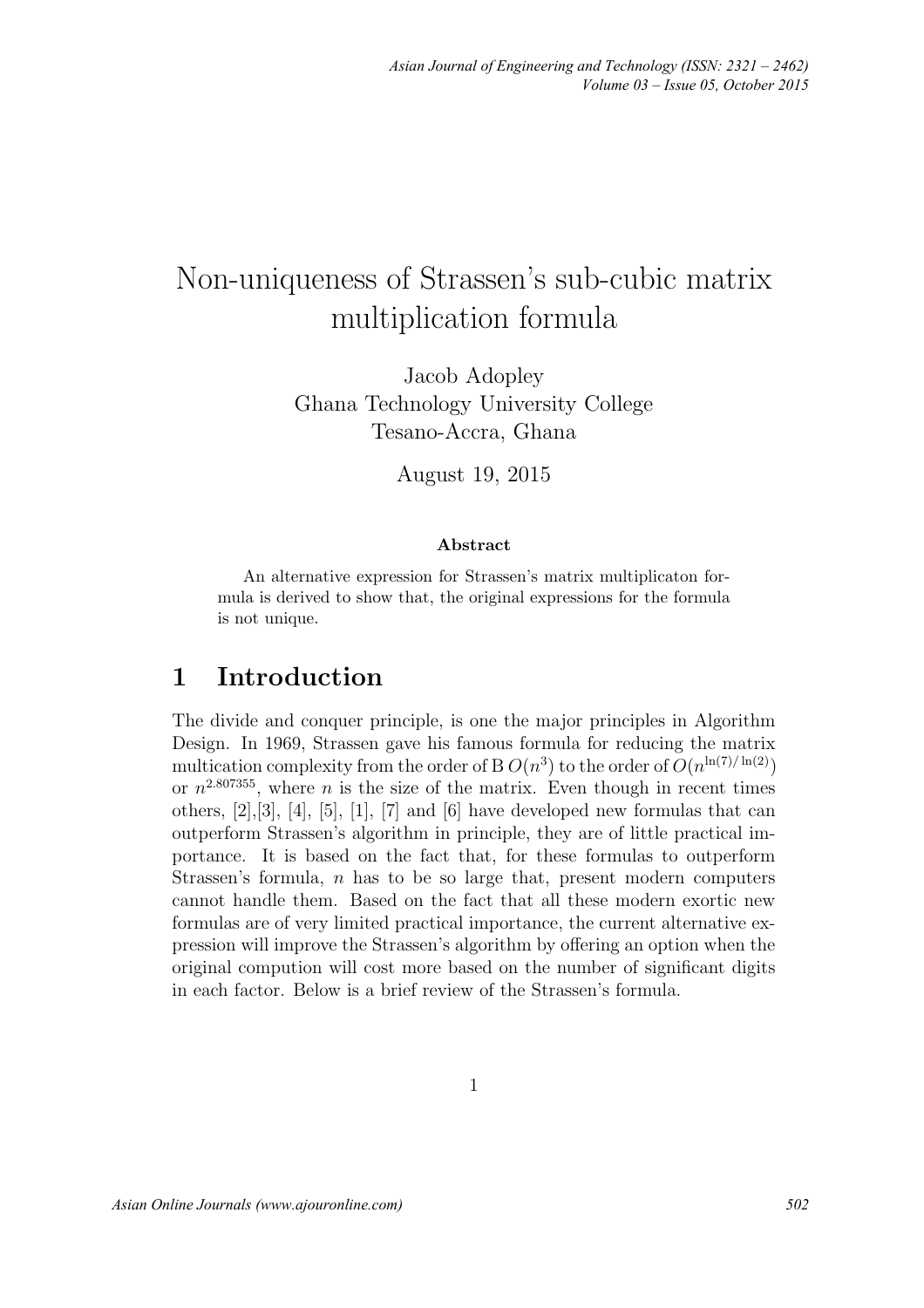### 2 Strassen's Matrix Multiplication Formula

Here we begin with just multiplying two matrices, namely

$$
X = \left[ \begin{array}{cc} A & B \\ C & D \end{array} \right] \quad \text{and} \quad Y = \left[ \begin{array}{cc} E & F \\ G & H \end{array} \right] \tag{1}
$$

Then multiplying the two matrices  $X$  and  $Y$  using matrix multiplication rules from grade school, we get

$$
X * Y = \left[ \begin{array}{cc} (AE + BG) & (AF + BH) \\ (CE + DG) & (CF + DH) \end{array} \right]
$$
 (2)

We noticed that, it rquires 8 or  $n^3$  multiplications to compute a  $2 \times 2$ . In 1969, Strassen reduced the number of multiplications for the  $2 \times 2$  from 8 to 7 with a clever combination of the matrix elements as follows:

$$
P_1 = A(F - H) \t P_5 = (A + D)(E + H) \n P_2 = (A + B)H \t P_6 = (B - D)(G + H) \n P_3 = (C + D)E \t P_7 = (A - C)(E + F) \n P_4 = D(G - E)
$$
\n(3)

Then as given by Strassen,

$$
X * Y = \begin{bmatrix} P_5 + P_4 - P_2 + P_6 & P_1 + P_2 \\ P_3 + P_4 & P_1 + P_5 - P_3 - P_7 \end{bmatrix}
$$
 (4)

The intention here is not to show a better algorithm, rather to demostrate that, Strassen's formula is not unique. Indeed, from simple re-arrangement of the multiplication of the matrix elements, it quite easy to derive the following alternative to Strassen's Formula as shown below:

$$
Q_1 = (A - B)E
$$
  
\n
$$
Q_2 = B(E + G)
$$
  
\n
$$
Q_3 = C(F + H)
$$
  
\n
$$
Q_4 = (C - D)H
$$
  
\n
$$
Q_5 = (B + C)(E + H)
$$
  
\n
$$
Q_6 = (A + C)(E - F)
$$
  
\n
$$
Q_7 = (B + D)(G - H)
$$
  
\n(5)

This then gives alternative to Strassen's formula as:

$$
X * Y = \begin{bmatrix} Q_1 + Q_2 & Q_5 + Q_1 - Q_3 - Q_6 \ Q_5 - Q_4 - Q_2 + Q_7 & Q_3 - Q_4 \end{bmatrix}
$$
 (6)